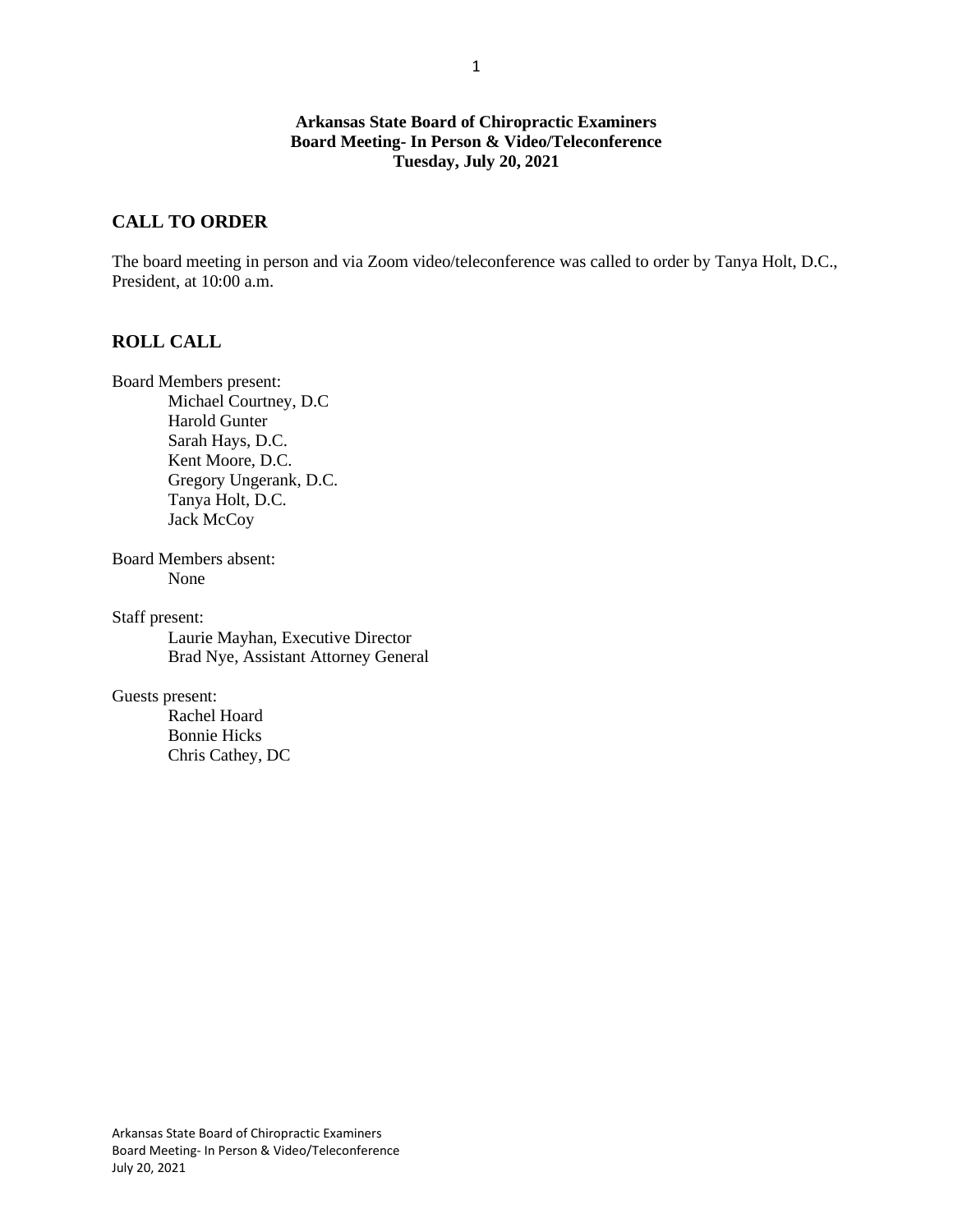# **NEW LICENSEE ORIENTATION**

The new licensee orientation was held today via video conference for new licensees due to current social distancing guidelines. However, licenses will still be issued this day for those that were scheduled to receive a license today and are in attendance. All applications were reviewed and approved by Dr. Michael Courtney prior to today's meeting.

Dr. Chris Cathey spoke on behalf of the Arkansas Chiropractic Society and Mrs. Bonnie Hicks spoke on behalf of the Arkansas Chiropractic Physicians association. Each board member was given a turn to speak to the new licensees. Then the board's director went over some new licensee orientation materials.

Congratulations to the following applicants who received their license this day with their attendance at today's orientation.

| License # | <b>First Name</b> | MI | <b>Last Name</b> |  |
|-----------|-------------------|----|------------------|--|
| 16281     | Bao               |    | Xiong            |  |
| 16282     | Stephen           |    | Offenburger      |  |
| 16283     | Tanner            | L  | Underdahl        |  |
| 16285     | Timothy           | L  | Haynes           |  |
| 16286     | Alice             | M  | Cardona-Otero    |  |
| 16287     | Shelby            | J  | Wilson           |  |
| 16288     | James             | R  | Neil             |  |
| 16289     | <b>Brice</b>      | A  | Rogers           |  |
| 16290     | Derek             | J  | Gililland        |  |
| 16291     | Richard           | S  | Parsons          |  |
| 16292     | Celeste           | A  | Clarke           |  |
| 16293     | <b>Blake</b>      | A  | <b>Butler</b>    |  |
| 16294     | Luke              | P  | Audirsch         |  |
| 16295     | Larry             | S  | Manley           |  |
| 16296     | Samuel            | D  | Cates            |  |
| 16297     | Christopher       | M  | Tonymon          |  |
| 16298     | Korbin            | R  | Duffy            |  |

Garrett Goodlett attended the April Orientation, however, since he was a late graduate, his license was not issued until 4/26/2021.

16284 Garrett | M Goodlett

# **Board recessed at 10:53 am for a break and resumed at 11:00 am.**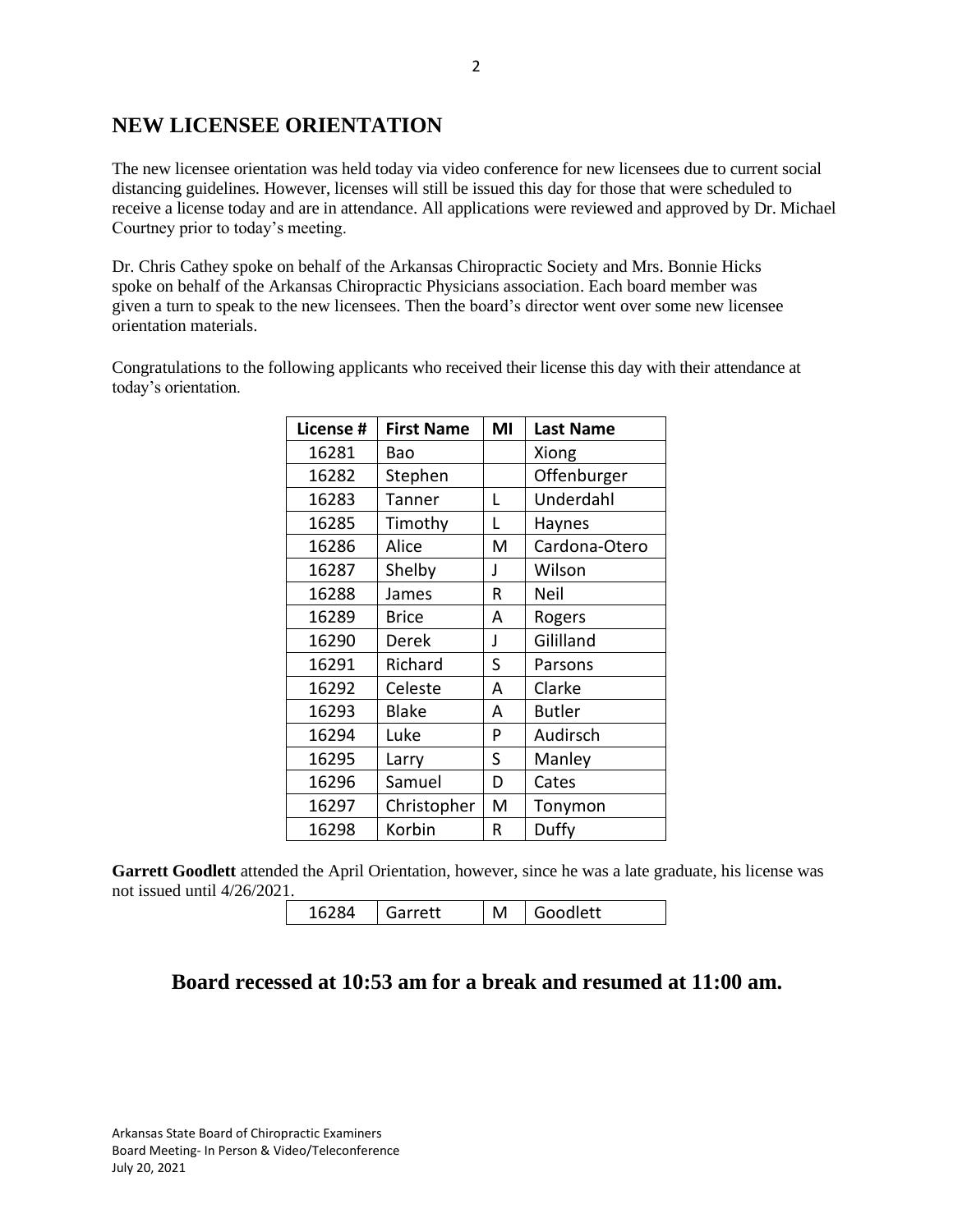## **MINUTES**

Mr. McCoy motioned to accept the April 6, 2021 board minutes. Motion seconded by Dr. Courtney. Motion passed.

Dr. Courtney motioned to accept the June 24, 2021 special meeting minutes. Mr. McCoy seconded the motion. Motion passed.

## **DIRECTOR'S REPORTS**

#### **Budget Report**

An itemized cash flow statement for FY2021 (July 1, 2020 – June 30, 2021) was presented to the Board along with accounting reports through June. The allotted budget for FY21 was **\$187, 370.00**. Total amount expended for FY2021 was **\$129,467.21.** Total revenue received for FY21 was **\$200,061.01**, which includes monies receipted, interest distribution, and rebates or transfers received. A list of all agency expenditures for April - June was also provided. An update for our new database with Thentia is in the works and we will hopefully have a go live date for the end of this year. An excerpt of the ASBCE budget from SB108 regarding ADH's budget bill was provided showing the ASBCE budget for FY22 was approved for \$189,987. At this time the director is not sure what the agency's allotment from this budget will be.

| <b>CE</b> Status     | # of Applications | # of Hours | <b>Fee Due</b> | <b>Fee Paid</b> |
|----------------------|-------------------|------------|----------------|-----------------|
| Approved             | 649               | 5182       | \$25,910.00    | \$25,910.00     |
| Approved w/exception | ∍                 | 70         | \$350.00       | \$350.00        |
| Not Approved         |                   | 16         | \$80.00        | \$80.00         |
| Pending              |                   | $\Omega$   | \$0.00         | \$0.00          |
| Cancelled            |                   | 87         | \$435.00       | \$435.00        |
| Incomplete           |                   | $\Omega$   | \$0.00         | \$0.00          |
| Void                 |                   | $\Omega$   | \$0.00         | \$0.00          |
| <b>Total:</b>        | 654               | 5355       | \$26,775.00    | \$26,775        |

**(July 1, 2020– June 30, 2021) FY2021**

**AR7967**: TX Chiro. Assoc., exception was to disallow breaks to count as CE hours.

**AR8556**: TN Chiro. Assoc., exception was to disallow 6 hrs of TN law and 4 hrs specifically for CA's. **AR8259**: UCA of OK, not approved due submitting additional info late and having a speaker who is known for teaching nonscientific content not related to the practice of Chiropractic. Geoffrey Riccio, DC courses will not be approved in the future. **Cancelled** courses were due to the sponsor's cancellation because of Covid.

## **2021 Licenses Stats (as of 04/06/21)**

 Active Licensees Active Out of State Licensees Inactive Licensees **4** Externs

**21** Licenses Forfeited for failure to renew within 60 days after 12/31/2020 license expiration or communication by ASBCE. All licensees that let their license expire have been contacted to see if they are currently practicing or not, and that they will have to reapply for licensure. Most licensees noted in April meeting reside and/or practice outside of Arkansas. Those who voluntarily let their license expire and notified the board were not contacted.

#### **FY2021**

A total of 5 Freedom of Information Act requests have been received from April 6, 2021 to July 16, 2021. The requests were provided for the board to review.

#### **END OF FISCAL YEAR 2021 REPORTS**

Arkansas State Board of Chiropractic Examiners Board Meeting- In Person & Video/Teleconference July 20, 2021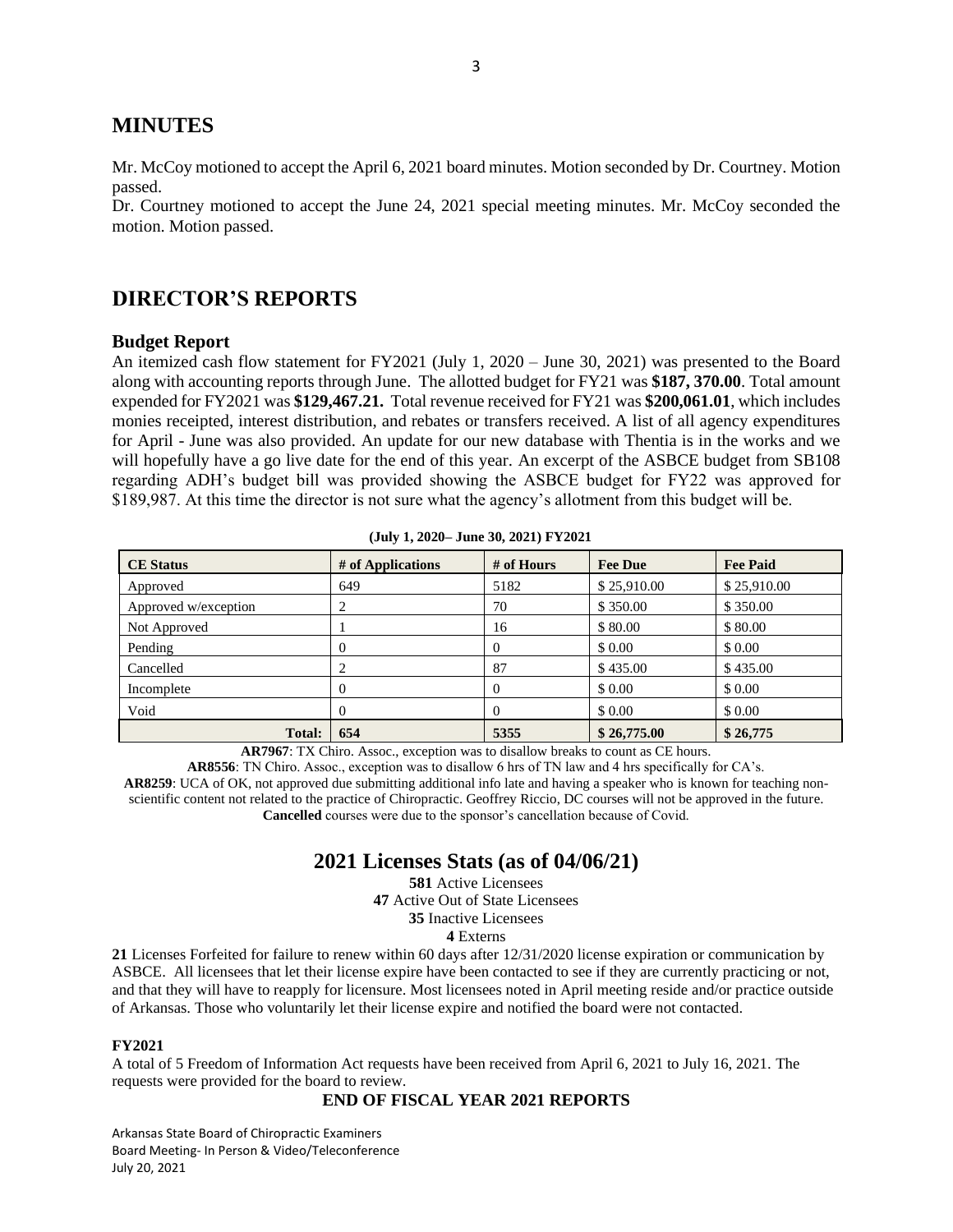| <b>CE Status</b>     | # of Applications | # of Hours | <b>Fee Due</b> | <b>Fee Paid</b> |
|----------------------|-------------------|------------|----------------|-----------------|
| Approved             | 12                | 219        | \$1,095.00     | \$1,095.00      |
| Approved w/exception | $\Omega$          | $\theta$   | \$0.00         | \$ 0.00         |
| Not Approved         | $\theta$          | $\theta$   | \$0.00         | \$ 0.00         |
| Pending              | 0                 | $\theta$   | \$0.00         | \$0.00          |
| Cancelled            | $\theta$          | $\theta$   | \$ 0.00        | \$ 0.00         |
| Incomplete           | O                 | $\theta$   | \$ 0.00        | \$ 0.00         |
| Void                 | $\theta$          | $\theta$   | \$0.00         | \$0.00          |
| <b>Total:</b>        | 12                | 219        | \$1,095.00     | \$1,095.00      |

**FISCAL YEAR 2022 (July 1, 2021– June 30, 2022) FY2022**

The director also provided the agency's FY2019 Fiscal Audit report showing that there were no instances of noncompliance considered reportable.

The director also informed the board that we are currently working on the closing books for FY21, but if we cannot finish them before the she leaves, the books will be turned over to Matt Gilmore and ADH staff to complete with the agency's CAFR representative.

Dr. Moore motioned to accept the director's reports. Motion seconded by Dr. Ungerank. Motion passed.

## **OLD BUSINESS**

### **AR BlueCross BlueShield – Dr. Raker**

Dr. Raker, over the past several months has submitted documentation and/or his concerns about ARBCBS denying or reducing insurance payments compared to other providers, and concerns about ARBCBS defining or determining what is within the ASBCE scope of practice. The Board took this matter up with their attorney on June 24<sup>th</sup> where Dr. Courtney motioned that the board request an AG opinion regarding "Can an insurance company determine a physician's scope of practice and base that as a reason for nonpayment in light of 23-79-114." With that, counsel research previous and current opinions to help the board draft a request for an AG opinion. The drafted language was reviewed by the board, today, and a motion was made by Dr. Courtney to approve it and send it for an AG opinion. Motion seconded by Dr. Hays. Motion passed.

### **Texas Supreme Court Ruling**

This item is informational as it touches on similar billing issues as the previous agenda item. No action needed by the board.

### **Telehealth/Telemedicine - Chiropractic**

This item was tabled at a previous meeting as legislation was still pending. With recent passage of updated telehealth laws, the board agrees according to Act 829 of 2021, that an in person visit must take place to establish the patient/doctor relationship for chiropractic in Arkansas. However, the use of telemedicine after the initial patient/doctor relationship has been established would have limited use in chiropractic care. A motion was made by Dr. Courtney to post the laws that govern telehealth on the website for direct reference. Motion seconded by Mr. Gunter. Motion amended to add that 17-80-402 definitions be added also. Amendment seconded by Mr. Gunter. Motion with amendment passed.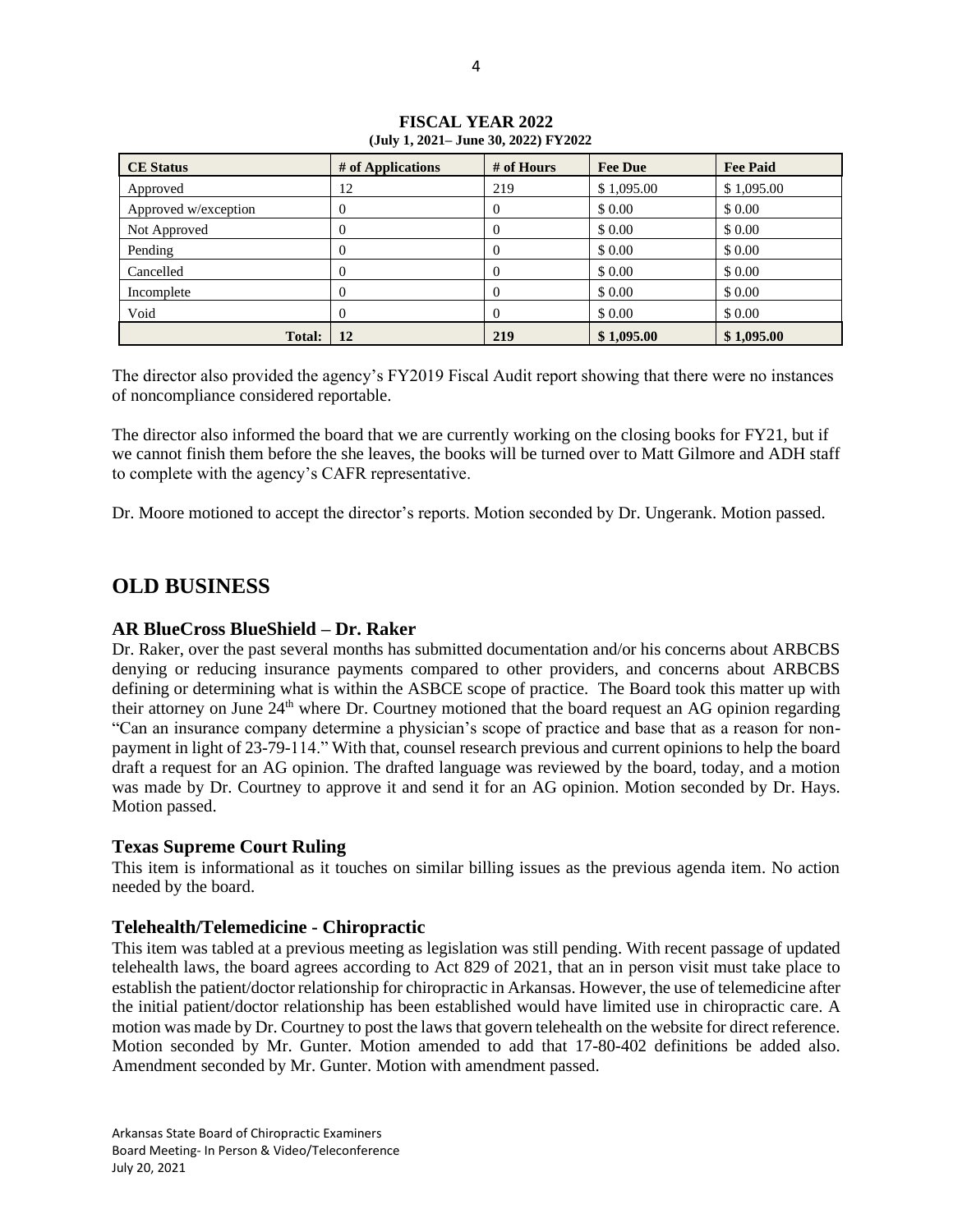Further discussion about the two emails provided from Ms. Prather and Dr. Moll about telemedicine in Arkansas. Dr. Moore motioned to hold the previous motion until the board can clarify the new laws have been updated according to the acts discussed. Motion seconded by Mr. McCoy. Motion passed.

## **NEW BUSINESS**

## **Election of Officers – FY21**

Dr. Holt opened the floor for nominations for President. Dr. Moore nominated Dr. Holt. Dr. Courtney seconded the nomination. No other nominations were made. Motion passed.

Dr. Holt opened the floor for nominations for Secretary. Mr. Gunter nominated Dr. Courtney. Dr. Hays seconded. No other nominations were made. Motion passed.

Dr. Holt opened the floor for nominations for Treasurer. Dr. Courtney nominated Mr. Gunter. Dr. Ungerank seconded. No other nominations were made. Motion passed.

Dr. Holt appointed Dr. Ungerank to continue as the Board Investigator.

Dr. Courtney motioned that Ms. Lisa Cross serve on the complaint committee in the interim while the current director is out. Motion seconded by Dr. Ungerank. Motion passed.

### **Meeting Dates for FY22**

The Board agreed on the following dates for their FY22 board meetings/new licensee orientations:

| November 4, 2021 | Thursday | $9:00 \text{ am}$ |
|------------------|----------|-------------------|
| January 20, 2022 | Thursday | $9:00$ am         |
| April 14, 2022   | Thursday | $9:00$ am         |
| July 21, 2022    | Thursday | $9:00$ am         |

Director reminded the board of the upcoming District meeting being held in Jersey City, NJ 10/7/21- 10/10/21 and Annual conference in Denver, CO 5/4/22-5/8/22. No one was interested in attending the district meeting this year, but Dr. Holt and the director are potentially available to attend the Annual conference.

### **93rd General Assembly Health Related Acts review**

The board discussed a listing of Acts that were recently passed during the 93<sup>rd</sup> General Assembly. The majority of the Acts did not affect this board however, the following Acts do and the board will be reviewing for potential rule changes.

**Act 135:** *Arkansas Occupational Licensing of Uniformed Service Members, Veterans, and Spouses Act of 2021. Amends military licensure section again. Will require updated Rules reflecting updated definitions. EMERGENCY CLAUSE*

Table and review for possible rule change and/or AG model language.

**Act 390:** *Clarifies the exemption to the Licensure by the veterinary medical examining board for chiropractors performing chiropractic upon animals.*

Board will update current rule according to the recent change in law.

**Act 589:** *Regulates the use of procurers by Chiropractic Physicians. Board of Chiropractic*

Arkansas State Board of Chiropractic Examiners Board Meeting- In Person & Video/Teleconference July 20, 2021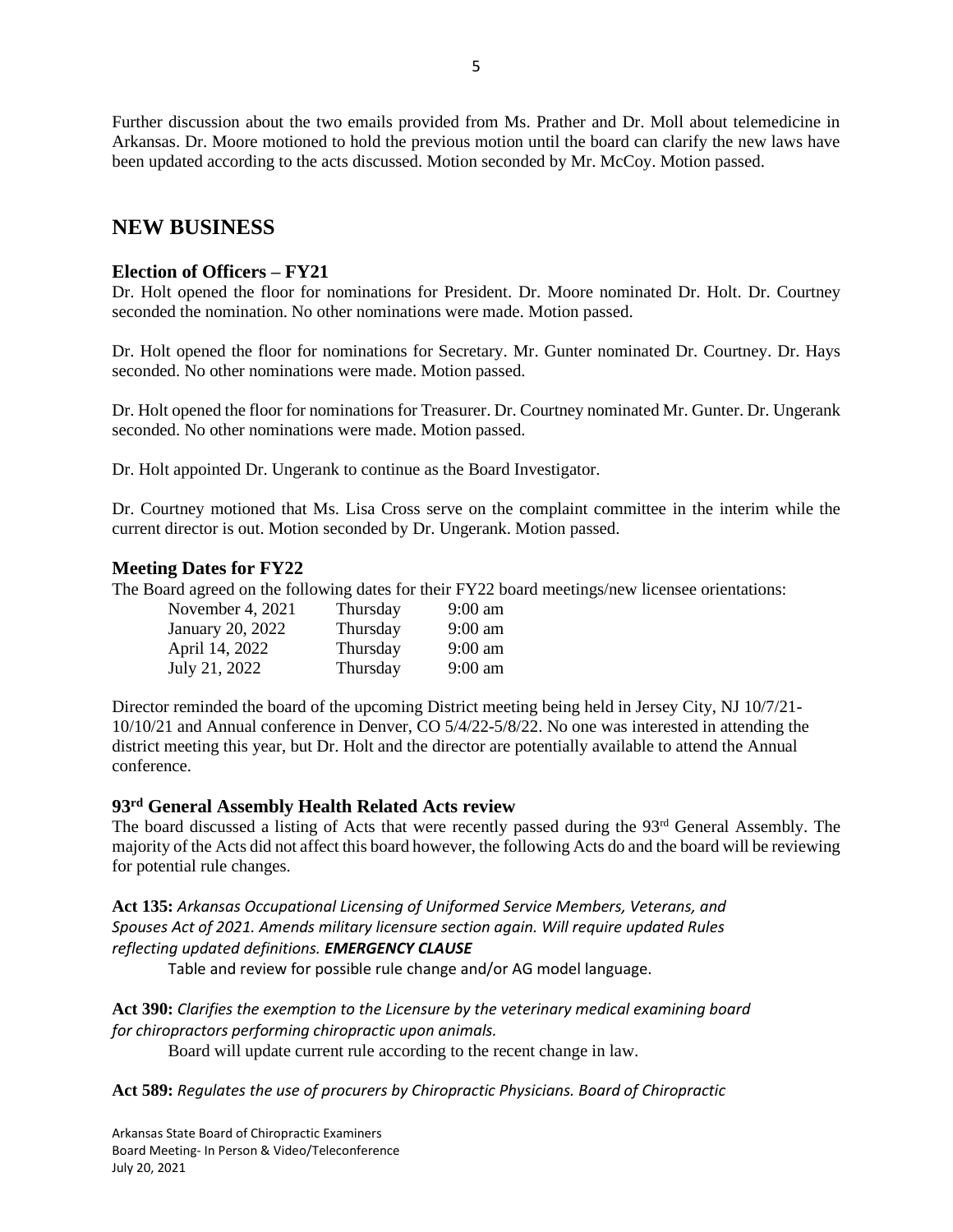*Examiners may adopt rules to implement*.

Dr. Moore motioned to add the updated statute to the agency's law and rule booklet and review the updated law and current rules for possible rule updates. Motion seconded by Dr. Courtney. Motion passed.

**Act 748***: Provides potential for waiver for what were permanent prohibiting offenses in criminal background checks under Act 990 of 2019.*

Table and review for possible rule change and/or AG model language.

**Act 762:** *"Grandfathers in" those potential licensees in school at that time Act 990 was enacted regarding prohibiting offenses.*

Table and review for possible rule change and/or AG model language.

**Act 826:** *Adds other occupational licensure permanently prohibiting offenses to 17-3-102.* Table and review for possible rule change and/or AG model language.

### **Surface EEG**

Dr. Raker submitted a request to the board regarding whether or not a non-invasive surface electrode EEG diagnostic test is within the Arkansas Chiropractic scope of practice. Dr. Courtney stated that surface EEG has been in chiropractic practice for a long time, BJ Palmer used EEG, in Iowa, in the 30's or 40's, so there is a historical bases for using surface EEG in chiropractic. Dr. Courtney motioned that Surface EEG is within the Arkansas Chiropractic scope of practice. Motion seconded by Mr. McCoy. Motion passed.

### **Manipulation Under Anesthesia**

Kevin Kaldy, DC, with the Veterans Affairs Palo Alto Health Care System, submitted a request to the ASBCE regarding the current state of scope for "Manipulation Under Anesthesia performed by a Chiropractor". He asked if it was within the Arkansas Chiropractic scope of practice. The board gave a directive to the director to respond to his email informing him it is not within Arkansas Chiropractic scope of practice.

## **Temporary License Requests**

**Carol A. Carson** submitted a unsupervised temporary license request. Dr. Ungerank motioned to approve the unsupervised temporary license request. Motion seconded by Dr. Moore. Motion passed.

**Joseph T. Gustafson** submitted a unsupervised temporary license request. His application is pending the receipt of his CBC II. Dr. Courtney motioned to approve the unsupervised temporary license request pending the receipt of eligible CBC II results. Motion seconded by Dr. Ungerank. Motion passed.

**Tanner Hebert** submitted a supervised temporary license request. Dr. Moore motioned to approve the supervised temporary license request. Motion seconded by Dr. Courtney. Motion passed.

**Christopher A. Lewis** submitted a supervised temporary license request pending graduation and receipt of final chiropractic transcript and copy of diploma. Dr. Moore motioned to approve the supervised temporary license request pending graduation and receipt of final transcript and copy of diploma. Motion seconded by Dr. Ungerank. Motion passed.

## **Letter from Dr. Winkler with FCLB**

This item is an update from the FCLB President, Dr. Winkler. No action for the board to take.